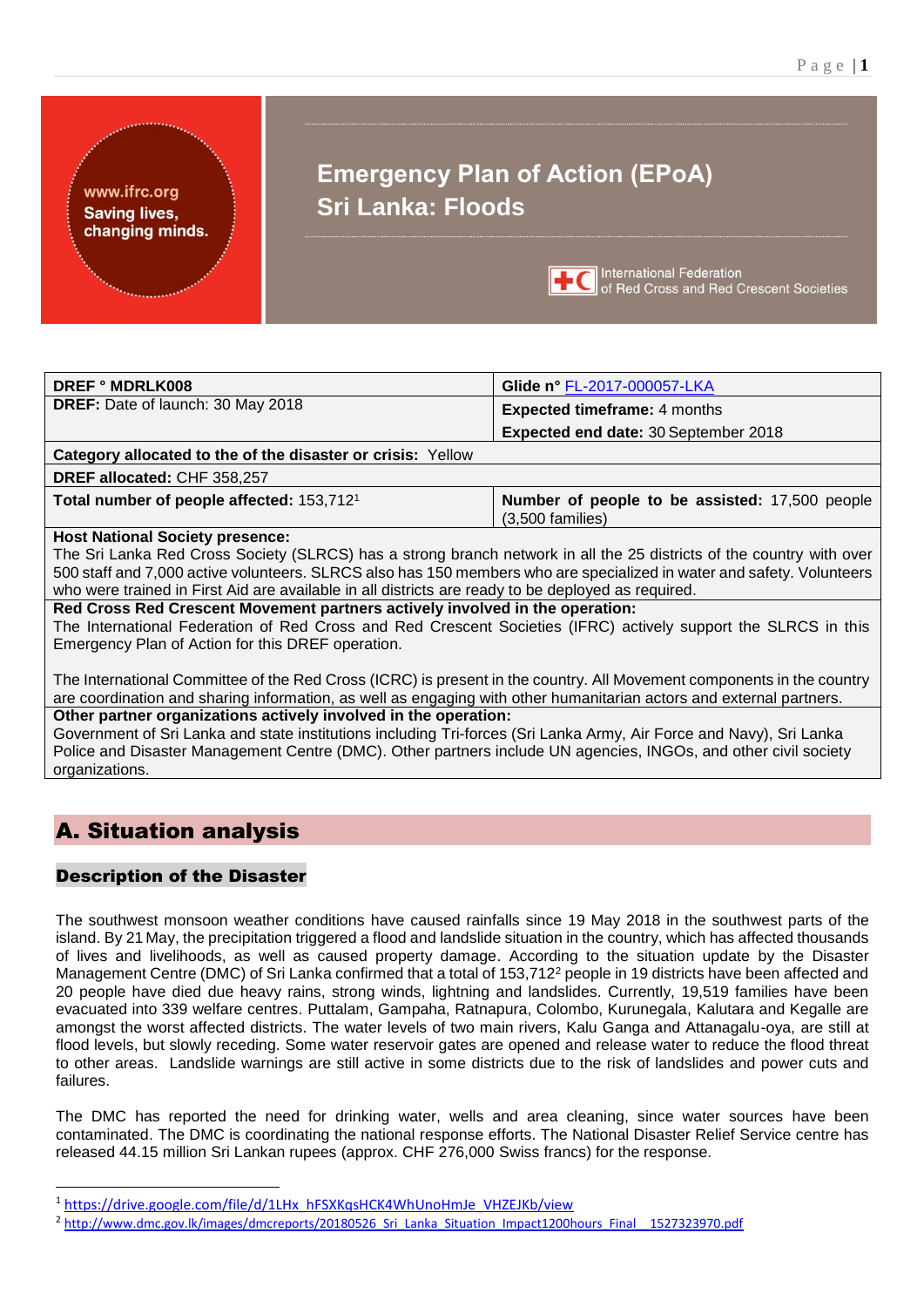According to the previous experiences and scientific figures on climate condition in South Asia country including Sri Lanka, this is just the beginning of the annual monsoon season, and it is expected that the weather condition might be getting worst and extreme in the coming months.

#### Summary of the current response

#### **Overview of Host National Society**

The Sri Lanka Red Cross Society (SLRCS) has a strong branch network in all the 25 districts of the country. It has over 500 volunteers and staff trained in disaster response, which include members in National Disaster Response Team (NDRT), Branch Disaster Response Teams (BDRT) and Divisional Disaster Response Teams (DDRT) that are available at national, district and divisional levels. SLRCS also has 150 trained disaster response team members specialized in water and safety and trained First Aid (FA) volunteers in all districts. Furthermore, SLRCS has a pool of 25 people trained Cash Transfer Programmes (CTP), who are available for deployment to set-up and assist implementation of the CTP programs.

Since the onset of the floods the SLRCS has assisted approximately 15,000 flood-affected people. As the situation unfolded, SLRCS branches activated their BDRTs that have been supporting the operations since 19 May. NDRT are on alert. Furthermore, branch volunteers are involved in conducting the 24-hour and 72-hour assessments, distributing non-food items (NFI), such as standard hygiene pack (adult and baby), sleeping mats, lanterns, bedsheets, dry rations such as rice, lentils, sugar and biscuits, and conducting search and rescue operations. The National Society is providing first aid services and taking part in the coordination meetings with the Government of Sri Lanka (GoSL), DMC and international non-government organizations (INGOs). As of now, over 290 staff and volunteers are deployed from the SLRCS to support the relief intervention in country.

| <b>Branch</b>   | <b>Response actions</b>                                                                                         |  |  |  |  |  |  |  |
|-----------------|-----------------------------------------------------------------------------------------------------------------|--|--|--|--|--|--|--|
| <b>Puttalam</b> | Puttalam is the worst affected district at this time.<br>$\bullet$                                              |  |  |  |  |  |  |  |
|                 | After a long dry period, almost all the reservoirs in the district are overflowing. Water rescue                |  |  |  |  |  |  |  |
|                 | teams are active. BDRT and DDRTs are deployed to the affected locations to monitor the                          |  |  |  |  |  |  |  |
|                 | situation and respond.                                                                                          |  |  |  |  |  |  |  |
|                 | Situation reports sent to national headquarters (NHQ) disaster management (DM)<br>$\bullet$<br>department.      |  |  |  |  |  |  |  |
|                 |                                                                                                                 |  |  |  |  |  |  |  |
|                 | 150 5-liter water bottles and 10 tents were distributed in the Wennappuwa division.<br>$\bullet$                |  |  |  |  |  |  |  |
|                 | FA teams deployed to Wennappuwa division camp.<br>$\bullet$                                                     |  |  |  |  |  |  |  |
|                 | 850 people reached with cooked food in Lunuwila Wennapppuwa division on 23 May 2018.<br>$\bullet$               |  |  |  |  |  |  |  |
| Kalutara        | 1,000 cooked food packs distributed to the Wennappuwa camp on 24 May 2018.<br>$\bullet$                         |  |  |  |  |  |  |  |
|                 | BDRT and FA teams deployed for assistance to Palindanuwara, Bulathsinhala and<br>$\bullet$                      |  |  |  |  |  |  |  |
|                 | Dodangoda areas.                                                                                                |  |  |  |  |  |  |  |
|                 | BDRT members supported to evacuate 200 people to safer locations.<br>$\bullet$                                  |  |  |  |  |  |  |  |
|                 | Daily situation reports were sent to NHQ DM Department.<br>$\bullet$                                            |  |  |  |  |  |  |  |
|                 | 1 boat and 5 ferries are in operation for evacuation.<br>$\bullet$                                              |  |  |  |  |  |  |  |
|                 | 100 1.5-liter water bottles distributed to the Bulathsinhala Paragoda.<br>$\bullet$                             |  |  |  |  |  |  |  |
|                 | 10 tarpaulins distributed to camps in Bulathsinhala and Palindanuwara.<br>$\bullet$                             |  |  |  |  |  |  |  |
|                 | Mobile FA teams deployed to the Dodangoda and Bulathsinhala divisions.<br>$\bullet$                             |  |  |  |  |  |  |  |
|                 | Distributed 20 adult relief packs and 20 lanterns in Dodangoda, and 20 adult relief packs and<br>$\bullet$      |  |  |  |  |  |  |  |
|                 | 20 lanterns in Bulathsinhala division.                                                                          |  |  |  |  |  |  |  |
| <b>Kegalle</b>  | Kegalle Branch deployed their BDRT team with FA assistance<br>$\bullet$                                         |  |  |  |  |  |  |  |
|                 | 240 1.5-liter water bottles distributed in Aranayake displaced camp.<br>$\bullet$                               |  |  |  |  |  |  |  |
|                 | 240 adult relief packs and tarpaulins distributed to displaced families in Rabukkana.<br>$\bullet$              |  |  |  |  |  |  |  |
|                 | 21 families reached with adult relief packs consisting of two bed sheets, two bath towels, one<br>$\bullet$     |  |  |  |  |  |  |  |
|                 | ladies sanitary pack, five tooth brushes and tooth paste, five plastic cups and dishes, one                     |  |  |  |  |  |  |  |
|                 | umbrella and one torch in Attala estate of Pindeniya.                                                           |  |  |  |  |  |  |  |
|                 | 37 families reached with adult relief packs and bed sheets in Moranthota (16); Uduwa (6) and<br>Mawanella (15). |  |  |  |  |  |  |  |

#### *Table 1: Summary of the current response by SLRCS*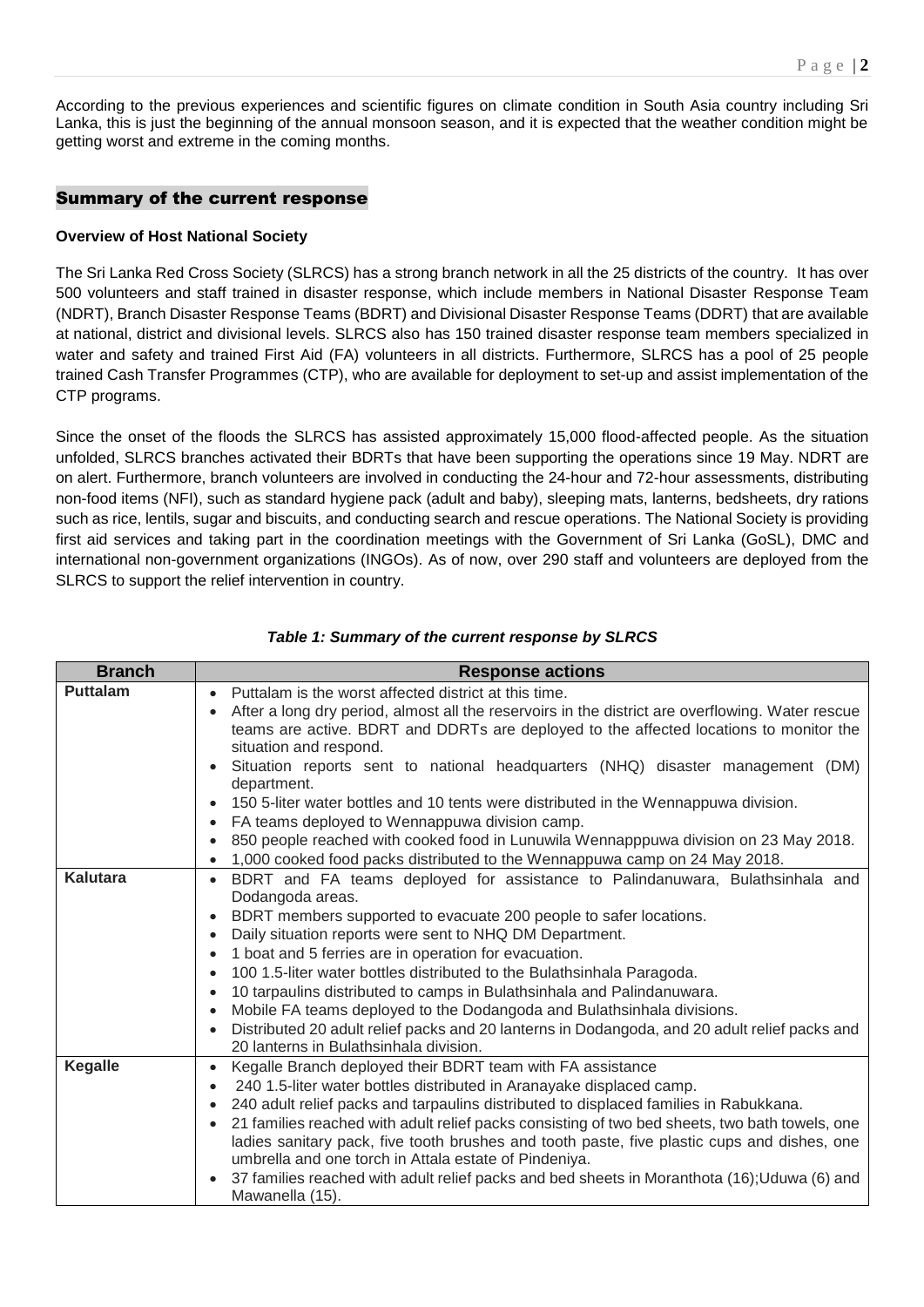| Ratnapura      | • 27 BDRT and DDRTs deployed to Godagama, Palawela, Ketiliyampalla, Kohangama,<br>Devalegava, Angammana, Veralupa and Samangama areas.<br>36 ferries in the flood operation help to evacuate 270 affected people<br>$\bullet$<br>Cook food and distributed.<br>40 water proof bags distributed to Palawela division.<br>60 water proof bags distributed to Ratnapura division.<br>300 garbage bags and 300 candles distributed in Elapatha and Raddella Grama Niladhari<br>$(GN3)$ divisions.<br>Participated in special meeting in the district, chaired by Honorary Cabinet Minister of<br>Irrigation, Water Resources Management and Disaster Management.<br>Mobile first aid teams deployed to Ratnapura and Elapatha divisions.<br>$\bullet$<br>2 ferry boats are moved to the Galapugama and Ketttiyampalla GN Division to distributed<br>cook food safer locations. |
|----------------|----------------------------------------------------------------------------------------------------------------------------------------------------------------------------------------------------------------------------------------------------------------------------------------------------------------------------------------------------------------------------------------------------------------------------------------------------------------------------------------------------------------------------------------------------------------------------------------------------------------------------------------------------------------------------------------------------------------------------------------------------------------------------------------------------------------------------------------------------------------------------|
| Gampaha        | 50 Branch water rescue volunteers are in action for relief, search and rescue operations in<br>$\bullet$                                                                                                                                                                                                                                                                                                                                                                                                                                                                                                                                                                                                                                                                                                                                                                   |
|                | the district.                                                                                                                                                                                                                                                                                                                                                                                                                                                                                                                                                                                                                                                                                                                                                                                                                                                              |
|                | 75 people reached by the special water rescue team deployed to Biyagama Division.                                                                                                                                                                                                                                                                                                                                                                                                                                                                                                                                                                                                                                                                                                                                                                                          |
|                | 150 5-liter water bottles distributed in Biyagama Division.                                                                                                                                                                                                                                                                                                                                                                                                                                                                                                                                                                                                                                                                                                                                                                                                                |
|                | Medical team and FA team deployed to the Biyagama Division (treatment for athletes foot,<br>wounds and swelling) and conducting referral, as needed                                                                                                                                                                                                                                                                                                                                                                                                                                                                                                                                                                                                                                                                                                                        |
|                | 163 medical and FA services provided to Yabaraluwa north, Yabaraluwa south and Malwana<br>$\bullet$                                                                                                                                                                                                                                                                                                                                                                                                                                                                                                                                                                                                                                                                                                                                                                        |
|                | 56 5-liter water bottles provided to Yabaraluwa north and Yabaraluwa south.                                                                                                                                                                                                                                                                                                                                                                                                                                                                                                                                                                                                                                                                                                                                                                                                |
|                | 32 people evaluated in Yabaraluwa north                                                                                                                                                                                                                                                                                                                                                                                                                                                                                                                                                                                                                                                                                                                                                                                                                                    |
|                | 23 BDRT members working in response activities.<br>$\bullet$                                                                                                                                                                                                                                                                                                                                                                                                                                                                                                                                                                                                                                                                                                                                                                                                               |
| <b>Colombo</b> | 1,800 people reached.<br>$\bullet$                                                                                                                                                                                                                                                                                                                                                                                                                                                                                                                                                                                                                                                                                                                                                                                                                                         |
|                | 40 BDRT and DDRTs deployed to Hanwella area for assessments.                                                                                                                                                                                                                                                                                                                                                                                                                                                                                                                                                                                                                                                                                                                                                                                                               |
|                | Special water rescue team deployed to Hanwella area to evacuate people.                                                                                                                                                                                                                                                                                                                                                                                                                                                                                                                                                                                                                                                                                                                                                                                                    |
|                | 120 5-liter water bottles distributed in Hanwella area.                                                                                                                                                                                                                                                                                                                                                                                                                                                                                                                                                                                                                                                                                                                                                                                                                    |
|                | FA teams deployed to Hanwella and Kolonnawa divisions for assessments.                                                                                                                                                                                                                                                                                                                                                                                                                                                                                                                                                                                                                                                                                                                                                                                                     |
|                | 2ferry services started at Pahala Pomiriya at Kaduvela and Thunandahena for<br>transportation.                                                                                                                                                                                                                                                                                                                                                                                                                                                                                                                                                                                                                                                                                                                                                                             |
|                |                                                                                                                                                                                                                                                                                                                                                                                                                                                                                                                                                                                                                                                                                                                                                                                                                                                                            |
|                | 100 5-liter and 150 1.5-liter water bottles distributed to Homagama Divitional secretariat.<br>$\bullet$<br>FA services at Kolonnawa and Kaduwela divisions.                                                                                                                                                                                                                                                                                                                                                                                                                                                                                                                                                                                                                                                                                                               |
|                |                                                                                                                                                                                                                                                                                                                                                                                                                                                                                                                                                                                                                                                                                                                                                                                                                                                                            |
|                | FA teams deployed to all the flood-affected divisions.<br>$\bullet$                                                                                                                                                                                                                                                                                                                                                                                                                                                                                                                                                                                                                                                                                                                                                                                                        |
|                | 40 volunteers deployed                                                                                                                                                                                                                                                                                                                                                                                                                                                                                                                                                                                                                                                                                                                                                                                                                                                     |
|                | 18 people evacuated.                                                                                                                                                                                                                                                                                                                                                                                                                                                                                                                                                                                                                                                                                                                                                                                                                                                       |

Photos of the SLRCS action available [here.](http://j.mp/2sarJ5U).

#### **Overview of Red Cross Red Crescent Movement in country**

SLRCS has a longstanding working collaboration with the IFRC and the ICRC in implementing various programmes. During the disaster, IFRC and ICRC have been working together in close coordination to provide technical support to SLRCS and shared information at regional and sub-regional levels. Movement Coordination meetings involving SLRCS, IFRC and ICRC are regularly organized. The IFRC county cluster support team (CCST) in New Delhi and the Asia Pacific Regional Office (APRO) provide further coordination support for information sharing and resources.

#### **Overview of non-RCRC actors in country**

The government of Sri Lanka and district administrative units are leading the floods and landslide response across the country. Other INGOs also are involved in the response.

#### Needs analysis, Beneficiary Selection, Risk Assessment and Scenario Planning

#### **Need analysis**

1

SLRCS, in coordination with local authorities, conducted 24-hour and 72-hour assessments in the affected districts to identify the immediate needs and priorities. The priority needs are non-food items (NFIs); medical and first aid services; water and sanitation; and hygiene promotion (WASH); cleaning materials; and unconditional cash grants for household essential needs.

 $3$  Head of the smallest administrative unit in government (village head)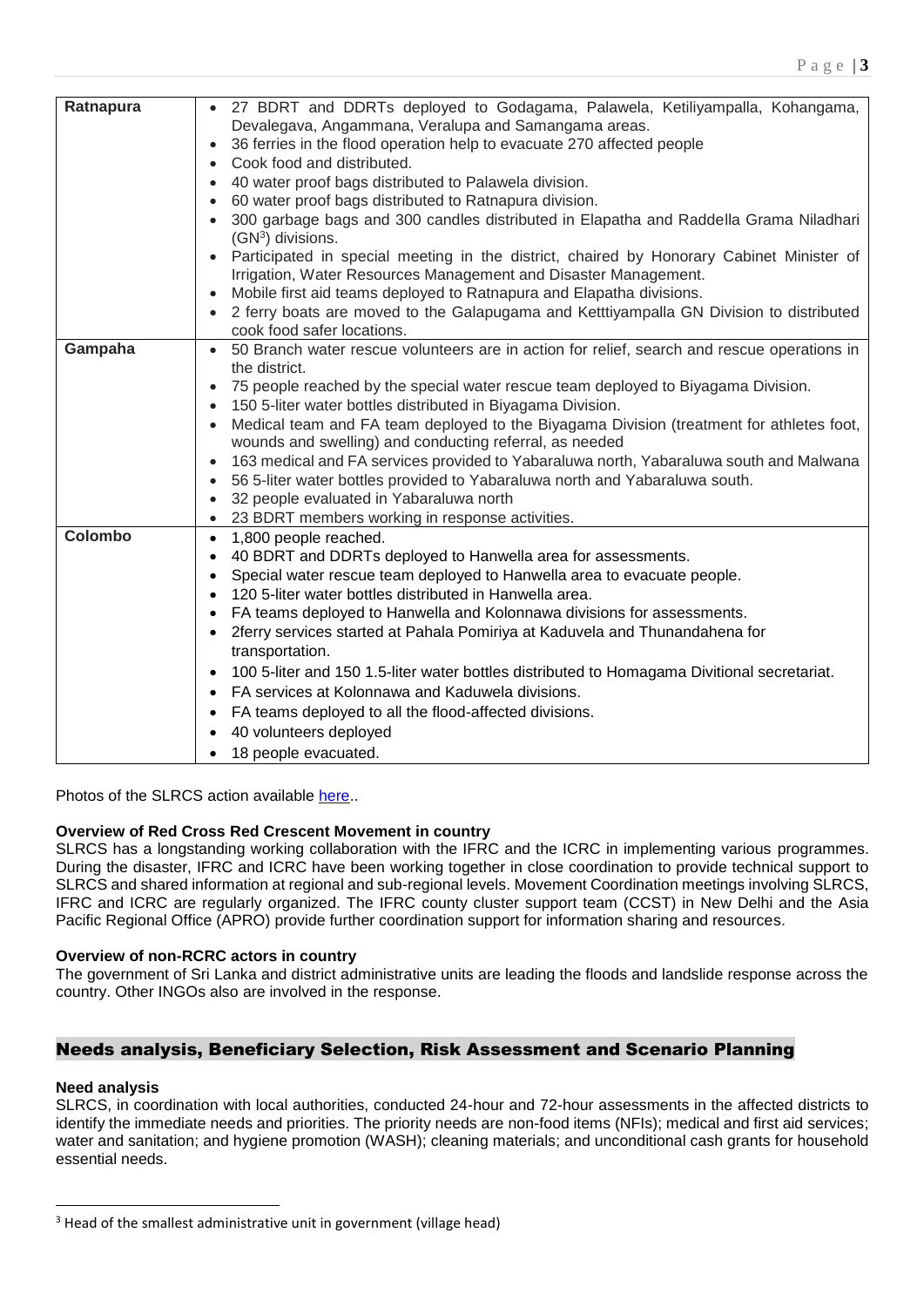About 10,915 liters of bottled water were provided to communities and NFIs are planned for distribution. Affected families will be provided with an unconditional cash grant to buy essential commodities as markets still function in affected areas.

Due to flooding, drinking water sources were contaminated and toilets were damaged. WASH assistance at camps and for returning families is essential. A total of 20 camps will be provided with water tanks. This number reflects the fact that the country is still at the beginning of monsoon and there is a high risk of displacement over the next two weeks. Some areas have been inundated more than three times within the past two weeks. The Government will provide truck water to the camps, which will be stored in the tanks provided by SLRCS. To ensure safe drinking water, families will be provided with water storage containers from the SLRCS own stocks.

Trained first aid volunteers are providing first aid services to injured people at rescue points and evacuations centres. Medical and first aid items at branch level are being deployed.

People will be assisted in cleaning their houses and schools, and wells upon returning to their homes.

#### **Beneficiary Selection**

SLRCS will prioritize the most vulnerable households among the affected populations in the seven targeted districts in which are the most affected (refer to Table 2). The selection will be carried out in close coordination with local authorities. Priority will be given to the people displaced by floods and landslides who are living in temporary shelters or evacuation centres, and also to those who are returning to their homes.

Close coordination among partners will ensure collaboration and avoid duplication. In its responses, SLRCS will ensure that activities under this operation are aligned with its gender equality commitments, as well with the IFRC minimum standard commitments to gender and diversity in emergency programming. Specific considerations will include the elderly, people with disabilities, pregnant and lactating women, women-headed households, and households with infants or young children. These groups are more vulnerable to challenges related to access to nutrient-rich food and safe water and are more susceptible to diseases/infections. Other considerations are households that have lost all their livelihoods and are unable to recover without resorting to risky coping strategies and farmers who have lost their seed and livestock and unable to reinvest in farming, and small- and medium-scale businesses.

| <b>District</b> | <b>Affected</b> |               |  |  |  |
|-----------------|-----------------|---------------|--|--|--|
|                 | <b>Families</b> | <b>People</b> |  |  |  |
| Puttalam        | 10,001          | 35,951        |  |  |  |
| Gampaha         | 8,997           | 36,598        |  |  |  |
| Ratnapura       | 8,578           | 33,358        |  |  |  |
| Colombo         | 4,779           | 18,885        |  |  |  |
| Kurunegala      | 3,085           | 11,107        |  |  |  |
| Kalutara        | 1,580           | 6,147         |  |  |  |
| Kegalle         | 1,514           | 5,686         |  |  |  |
| <b>Total</b>    | 38,534          | 147,732       |  |  |  |

#### *Table 2: Summary of most affected districts*

#### **Risk Assessment**

Blocked roads and landslides are constraints in the affected areas. Some areas are still isolated due to floodwaters. Access is expected to improve in the coming weeks when the water recedes and roads are cleared.

### B. Operational strategy

#### **Overall Objective**

This operation aims to provide relief assistance over four months to 17,500 people (3,500 families) affected by floods and landslides attributed to heavy rains in the seven most affected districts of Puttalam, Ratnapura, Gampaha, Colombo, Kurunegala, Kalutara and Kegalle.

#### **Proposed Strategy**

The strategy for this operation is fully in line with SLRCS and IFRC policies, procedures, commitments and mandates. With the support of IFRC, SLRCS seeks to provide immediate support to the most vulnerable households among the affected populations in the seven targeted districts. The selection will be carried out involving affected community members and in close coordination with the local authorities. Priority will be given to the people displaced by floods and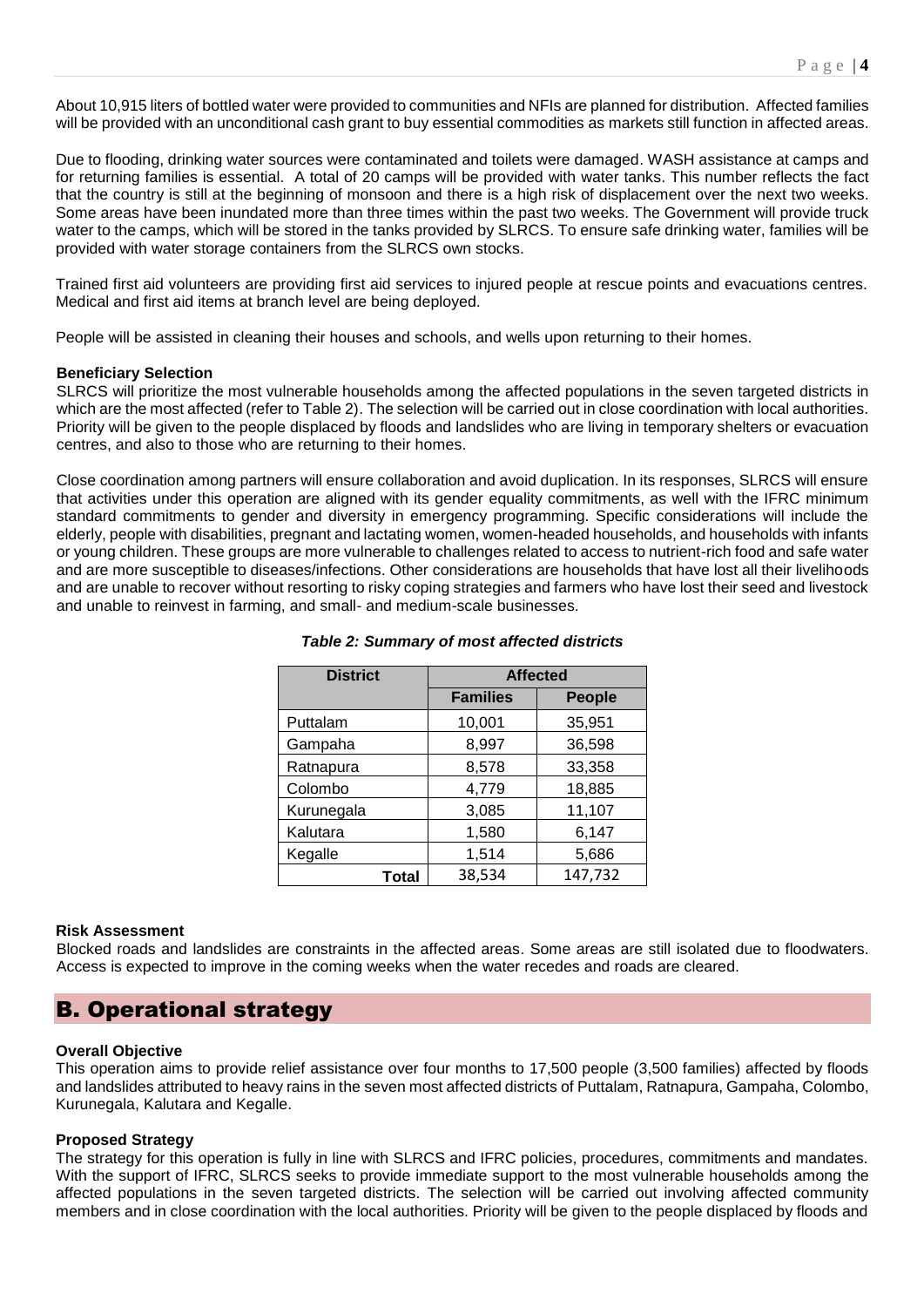landslide who are living in temporary shelters or evacuation centres. Close coordination among partners will ensure collaboration and avoid duplication.

The proposed strategy is formulated based on the short-term needs of the affected people and aligned with the government's strategy. Lessons learned from the previous flood responses had been taken into consideration in this strategy, particularly the timeframe.

Since the markets are functioning well, and the NS has experiences in adopting Cash Transfer Programming (CTP), cash grants will be provided instead of NFIs. This is an effective and flexible way to support people affected by emergencies, maintaining their dignity and choice, while fostering local economies. Although this differs from the government's strategy, it has been fully supported by the authorities.

As mentioned in the beneficiary selection section above, SLRCS will ensure that this operation is aligned with its gender equality commitments as well with the IFRC minimum standard commitments to gender and diversity in emergency programming. Specific considerations will include the elderly, differently abled people, pregnant women, lactating women, women-headed households, and households with infants or young children.

The proposed floods and landslides response operation has a four-month duration to cover the immediate relief needs of the targeted population. The focus will be on providing support to 2,800 families through distribution of unconditional cash grants, through bank transfer, to address the basic needs. The CTP will be implemented along with preventive health, and water and sanitation interventions. SLRCS notes that some harder-hit families may already be receiving assistance in different sectors from authorities and other actors. The interventions will focus primarily on seven districts: Puttalam, Ratnapura, Gampaha, Colombo, Kurunegala, Kalutara and Kegalle. However, these may be adjusted according to the needs and coordination with other key players.

The operation consists of closely integrated sectors aiming to provide:

- **Essential household assistance** via distribution of 2,800 households **unconditional cash grants** of LKR 10,000 (CHF 64.5), through a one instalment bank transfer, to fulfil the basic needs such as essential household items, medicine and other personal requirements. The amount of the cash grants is based on the government standard for household needs. With the coordination among the Government agencies while cash is also distributed to the affected population, SLRCS will be targeting 2,800 households for the unconditional cash grants. SLRCS has a pool of 25 CTP trained staff, who could be deployed to set-up the mechanism and assist the operation, with the support of one experienced RDRT Cash.
- **Water, sanitation and hygiene promotion** interventions focusing on improving access to safe water and hygienic behaviours by cleaning wells which water is contaminated. To improve hygiene promotion awareness sessions on safe water, food handling, cleaning campaigns and vector controls will be conducted. One emergency hygiene promotion campaign will be conducted in 20 camps, totalling to 20 campaigns. Vector-control activities will include promoting general environmental health aspects of the camp such as solid waste management and removal of drainage water. These activities will target camps, as well as affected communities.

In combination with health activities, specific actions to remove mosquito breeding sites will be conducted. The country is already going through a dengue outbreak which commenced last year. With the commencement of monsoons rains, a steep increase of dengue cases has been seen. In addition, it is the epidemiological pattern for the dengue cases to shoot up after floods. Therefore, it is important to destroy these mosquito breeding sites

• **Health and care** focusing on providing basic First Aid, medical camps and dengue prevention activities. Soft tissue infections, fungal infections and minor cuts and bruises are the common injuries; hence the first aid services are needed, and will be provided by SLRCS first aid volunteers. Due to the inundation of roads, affected communities were cut off from health institutions, medical personnel coordinated by SLRCS will be deployed to the camps to set up medical post, to provide medical services to the affected population. Serious medical cases will be referred to government hospitals. Psychological first aid including empathetic listening will be provided for those who are in need. As mentioned, the current dengue outbreak necessitates special actions. In addition to monitoring the epidemiological trends, prompt detection of people with fever and their subsequent referral to the governmenthealth institutions will also be conducted.

The following five aspects are factored in the strategy for this operation:

• **The National Society Leadership:** SLRCS is responsible for the overall coordination and implementation of the humanitarian response operation, supported by the IFRC and in-country Movement partners.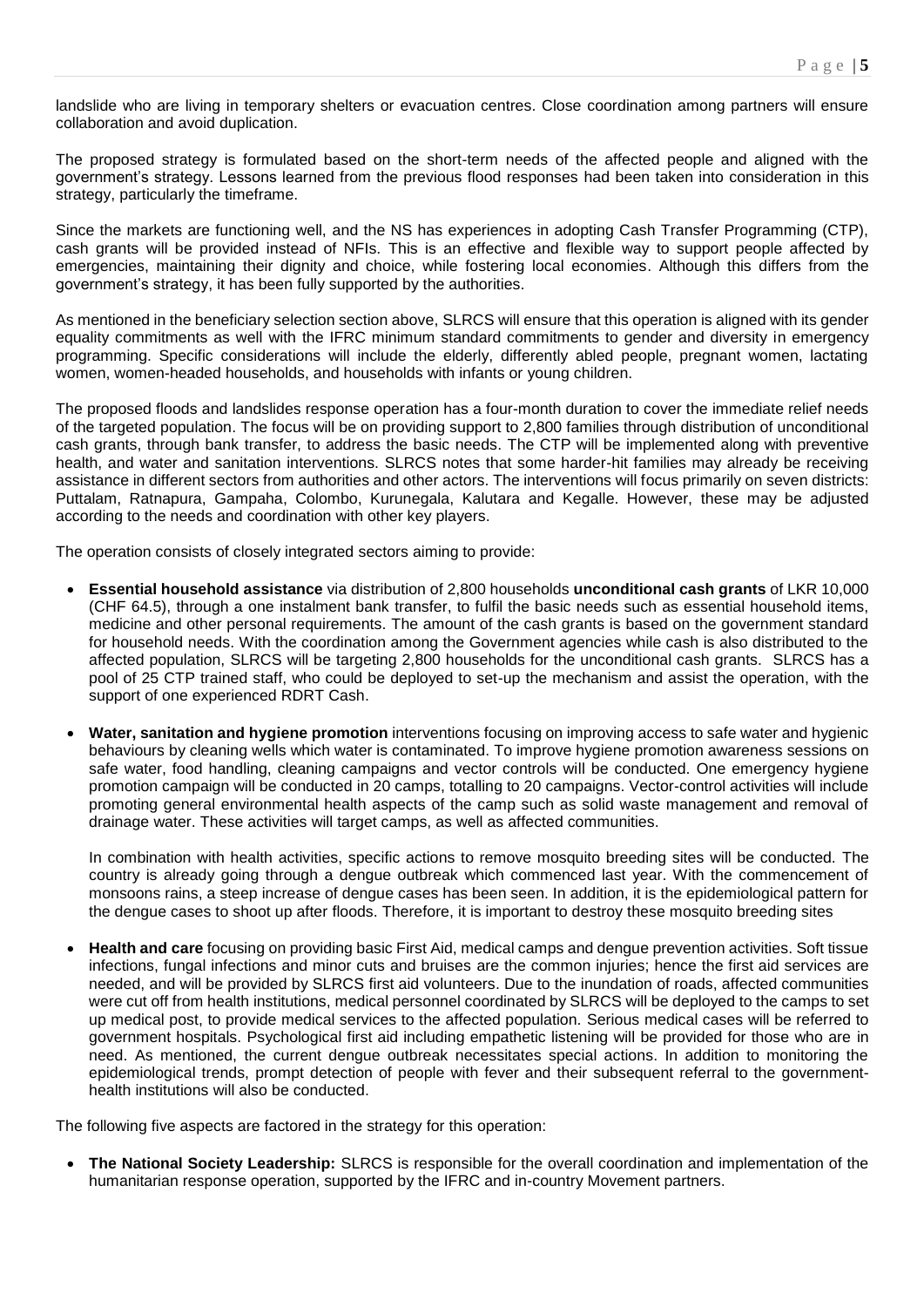- **Implementing lessons from previous operations:** Over the years, SLRCS has implemented various large- and medium-scale operations that provided various lessons from which this response will draw. These include the largescale operation in response to the massive damage and resultant needs caused by the 2004 tsunami, support to populations who were internally displaced due to conflict through the Post-Conflict Recovery Assistance Programme (PCRP) 2010-2016, a medium-scale intervention following floods and landslides of 2011, 2016 and 2017.
- **A Movement-wide approach:** SLRCS is responsible for the overall coordination and implementation of the disaster response operation, supported by all components of the Movement. Considering the nature and scope of the response, IFRC will mobilize resources via this DREF on behalf of SLRCS, while coordinating with the ICRC at the same time. The latter has long-time presence in Sri Lanka and will, among others, support restoring family links (RFL) interventions which – although included in this plan to reflect the totality of actions – are not factored in the budget. The budget for RFL interventions will be covered by ICRC outside of this DREF operation.

#### **Strategies for implementation**

#### **Human Resources**

No new paid staff will be engaged for this operation. Implementation will be supported by volunteers and staff members existing in both SLRCS and IFRC offices. 285 volunteers are deployed by SLRCS and DREF will support half of them. Mobilization of NDRT, BDRT and DDRT, as well as staff expenses are covered in the operational budget. Two Regional Disaster Response Team (RDRT) in the expertise of Cash and PMER will also be deployed to support in the National Society (NS) for a period of one month each, to further enhance the implementation capacity and ensure quality services are provided to the beneficiaries, especially CTP is the largest component of this operation.

#### **Logistics and Supply Chain**

Logistics support to this operation will be provided by the SLRCS logistics with the support of IFRC Country Office to effectively manage the procurement, warehousing and fleet/transportation in accordance with the operation's requirements. NS logistics team in taking lead on any logistics support required for the successful implementation of this operation, including local procurement, storage and transportation of relief goods. IFRC CO will provide technical logistics support to NS as required. IFRC Asia Pacific Logistics, Procurement and Supply Chain Management department will also keep close contact with IFRC CO for any technical support may require.

#### **Information Technologies (IT)**

High speed Wi-Fi internet connectivity is available in IFRC Sri Lanka CO as well as in the NHQ of SLRCS. Staff members and volunteers in the field operation will be supported by 3G modems and internet data packages for their smartphones which will enable them communicating electronically with the headquarters and to send reports and pictures in quick time. Open Data Kit (ODK) based assessments will be carried out electronically through mobile applications on digital tablets or mobile phones. An orientation session on digital assessments will be provided to prepare the volunteers using the tablets or mobile phones for assessments.

#### **Communications**

SLRCS communications staffs are working in close coordination with the IFRC regional communications team to ensure that the evolving humanitarian needs and the response of SLRCS is well profiled and disseminated across social media platforms and in the national and international media. A proactive approach will be taken to maintain media outreach and to produce communication materials including press releases, news stories, photos / video, key messages and infographics for external promotion by National Societies in their domestic markets. A Viber group has been created to share information and photos between volunteers, branches, NHQ and IFRC.

#### **Security**

SLRCS and IFRC continue to monitor the situation. Any security concerns will be handled with local authorities as per the existing security framework.

#### **Planning, Monitoring, Evaluation, & Reporting (PMER)**

SLRCS will oversee all operational, implementation, monitoring and evaluation, and reporting aspects of this operation through its country-wide network of branches and volunteers. IFRC, through its CO and CCST in New Delhi, will provide technical support in programme management to ensure the operation objectives are met, with a support of RDRT PMER, which allows proper documentation and monitoring are done during the implementation.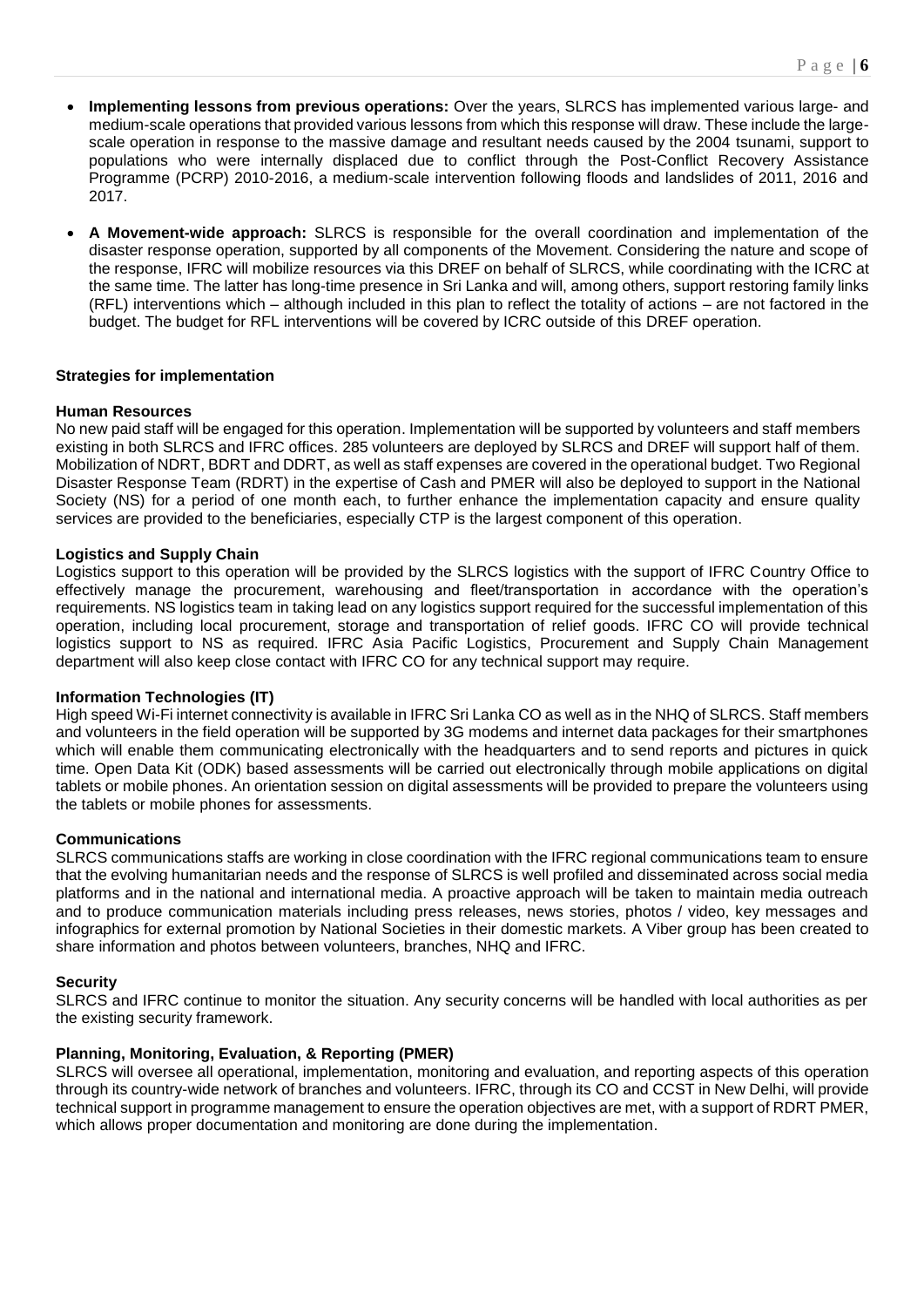Reporting on the operation will be carried out in accordance with the IFRC DREF minimum reporting standards. At least one operation update will be issued during the operation's timeframe and a final report within three months of the end of the operation.

Prior to the end of the operation, a lesson learned workshop will be conducted to capture learning.

#### **Administration and Finance**

Operational expenses such as volunteer per diem, accommodation, transportation, communication and coordination activities are included in the budget. Procurement will be done according to SLRCS procedures with IFRC technical support. Finance and administration support to the operation will be provided by SLRCS NHQ, with the assistance from the finance team of the IFRC CO.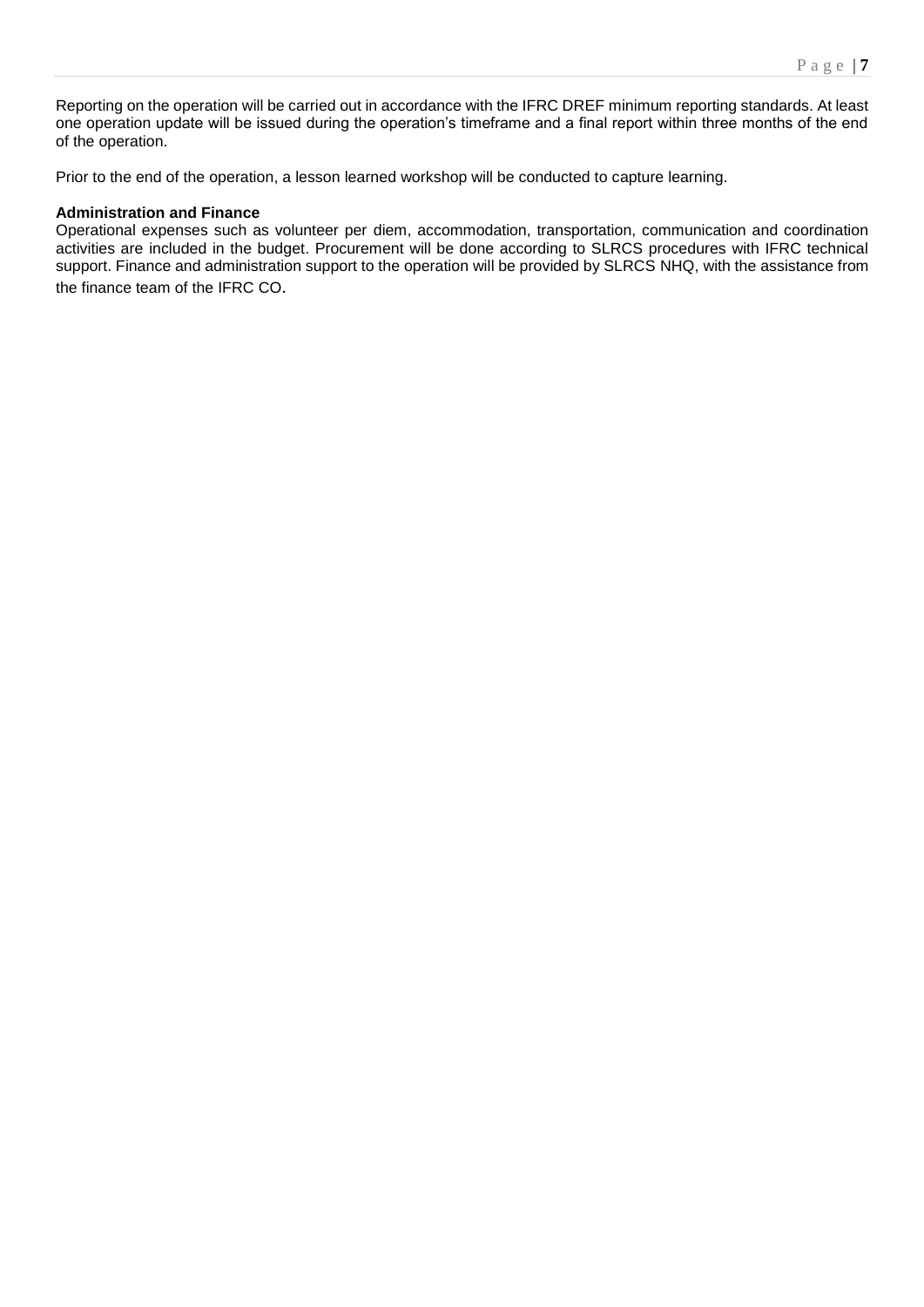# C. Detailed Operational Plan



*[*

**Livelihoods and basic needs People targeted: 14,000** Male: 7000 Female: 7000 **Requirements (CHF 226,124)**

| <b>Sector</b>                             | <b>Needs analysis</b>                                                                                                                                                                                                            | Assistance planned and population to be assisted                                                                                                                                     |
|-------------------------------------------|----------------------------------------------------------------------------------------------------------------------------------------------------------------------------------------------------------------------------------|--------------------------------------------------------------------------------------------------------------------------------------------------------------------------------------|
| <b>Unconditional</b><br><b>Cash Grant</b> | Household items have become unusable. Income generating<br>activities have been interrupted due to disaster.<br>Loss of income affects local economy.<br>Need to stimulate local economy and support the population's<br>dignity | Cash grant LKR 10,000 (CHF 64.5) for 2,800 families to the five most<br>affected districts to buy essential households/commodities.<br>Up to 2,800 families (14,000 people) targeted |

### Programme standards/benchmarks: *SLRCS Finance Manual, IFRC Financial Guidelines*

| P&B<br><b>Output</b><br>Code | Livelihoods and basic needs Outcome 1: Communities, especially in disaster and crisis affected<br>areas restore and strengthen their livelihoods. | # of people targeted/reached with safe and adequate<br>livelihood and basic need<br>(Target 2,800 families / 14,000 people) |     |     |     |
|------------------------------|---------------------------------------------------------------------------------------------------------------------------------------------------|-----------------------------------------------------------------------------------------------------------------------------|-----|-----|-----|
|                              | Output 1.5: Households are provided with unconditional/multipurpose cash grants to address their<br>basic needs.                                  | # households provided with emergency cash grants<br>(Target: 2,800 families / 14,000 people)                                |     |     |     |
|                              | Activities planned                                                                                                                                | Jun                                                                                                                         | Jul | Aug | Sep |
|                              | Month                                                                                                                                             |                                                                                                                             |     |     |     |
| AP081                        | Deployment of trained cash personnel (from the local pool)                                                                                        | X                                                                                                                           | X   |     |     |
| AP081                        | Consult and agree with the selection criteria of target households (through a participatory process)                                              | x                                                                                                                           |     |     |     |
| AP081                        | Select beneficiary households, prepare beneficiary lists and sensitize them on the assistance process                                             | X                                                                                                                           |     |     |     |
| AP081                        | Provide cash transfers (CHF 64.5) through bank transfers to households in one instalment                                                          | X                                                                                                                           | x   |     |     |
| AP081                        | Undertake post-distribution monitoring                                                                                                            |                                                                                                                             | x   | X   |     |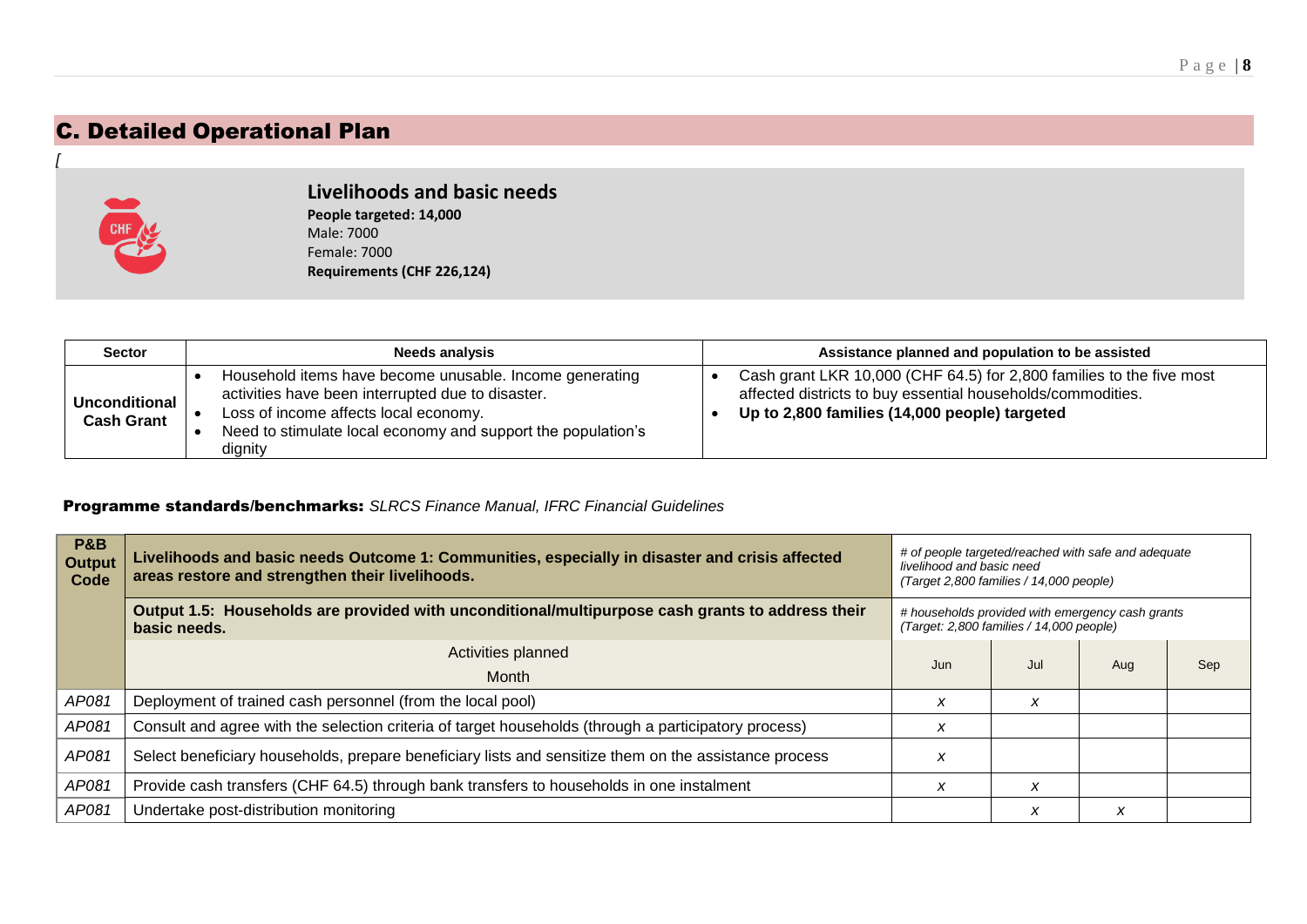

**Water, Sanitation and Hygiene**

**People targeted: 17,500** Male: 7,500 Female: 10,000 **Requirements (CHF 73,403)**

| <b>Sector</b>                      | <b>Needs analysis</b>                                                                                                                                                                                                                                                  | Assistance planned and population to be assisted                                                                                                                                                                                                                                                                                       |  |  |  |  |
|------------------------------------|------------------------------------------------------------------------------------------------------------------------------------------------------------------------------------------------------------------------------------------------------------------------|----------------------------------------------------------------------------------------------------------------------------------------------------------------------------------------------------------------------------------------------------------------------------------------------------------------------------------------|--|--|--|--|
| Water                              | Water sources are contaminated<br>Challenges to access to safe water                                                                                                                                                                                                   | Cleaning of 3,500 wells<br>Procurement of 250 pairs of rubber-boots, 500 pairs gloves, 250 rain<br>coats and 20 ladders.<br>Procurement of 7 water pumps.<br>Replenishment of 20 water tanks with capacity of 2,000 liter.<br>Up to 3,500 families (17,500 people) targeted                                                            |  |  |  |  |
| <b>Hygiene</b><br><b>Promotion</b> | Lack of water for sanitation facilities (for handwashing)<br>Lack of soap and toilet cleaning material among affected<br>communities.<br>Potential increase in incidences of waterborne diseases<br>Potential increase in incidences of vector borne diseases (dengue) | Hygiene promotion (including safe water, food handling, cleaning<br>campaigns vector control and public awareness)<br>Soap and toilet cleaning material procured and supplied as a part of the<br>hygiene promotion activities.<br>Up to 2,500 families (12,500 people) targeted in the relief camps,<br>schools and household levels. |  |  |  |  |

Programme standards/benchmarks: *Reference Sphere, Global Water and Sanitation Initiative, Household Water Treatment and Safe Storage in Emergencies Manual.*

| <b>P&amp;B</b><br><b>Output</b><br>Code | WASH Outcome1: Immediate reduction in risk of waterborne and water related diseases in targeted<br>communities                                        | # of people reached in targeted communities have reduced<br>their immediate risks of waterborne and water related<br>diseases<br>(Target: 3,500 families / 17,500 people) |     |                           |     |
|-----------------------------------------|-------------------------------------------------------------------------------------------------------------------------------------------------------|---------------------------------------------------------------------------------------------------------------------------------------------------------------------------|-----|---------------------------|-----|
|                                         | WASH Output 1.2: Daily access to safe water which meets Sphere and WHO standards in terms of<br>quantity and quality is provided to target population | # of wells cleaned<br>(Target 3,500 families / 17,500 people)<br># of water tanks established<br>(Target 2,500 families / 12,500 people)                                  |     |                           |     |
|                                         | Activities planned<br>Month                                                                                                                           | Jun                                                                                                                                                                       | Jul | Aug                       | Sep |
| AP029                                   | Coordinate with the authorities to aware about well cleaning activity                                                                                 | X                                                                                                                                                                         |     |                           |     |
| AP029                                   | Cleaning of 3,500 wells                                                                                                                               |                                                                                                                                                                           | x   | $\boldsymbol{\mathsf{x}}$ |     |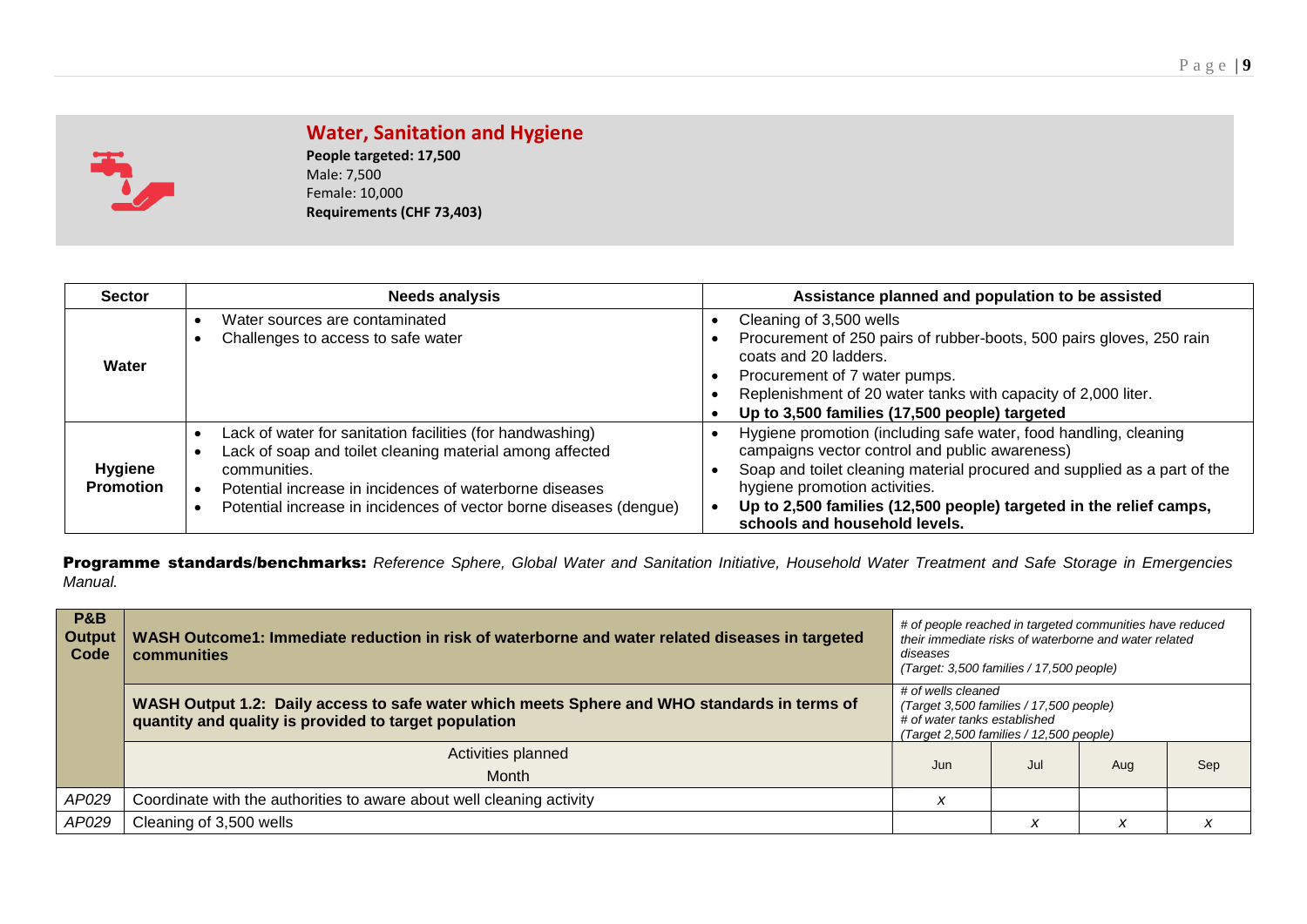| AP029                           | Procure and establish 20 water tanks 2000-liter fulfil drinking need of people in the camps                                                                                                                                                                           |     | $\overline{\phantom{a}}$ |     |     |
|---------------------------------|-----------------------------------------------------------------------------------------------------------------------------------------------------------------------------------------------------------------------------------------------------------------------|-----|--------------------------|-----|-----|
| <b>P&amp;B</b><br><b>Output</b> | WASH Output 1.4: Hygiene promotion activities which meet Sphere standards in terms of the<br># of people reached by hygiene promotion activities<br>(Target: 3,500 families / 17,500 people)<br>identification and use of hygiene items provided to target population |     |                          |     |     |
| Code                            | Activities planned<br><b>Month</b>                                                                                                                                                                                                                                    | Jun | Jul                      | Aug | Sep |
| AP011                           | Hygiene promotion (including safe water, food handling, cleaning campaigns vector control and public<br>awareness)                                                                                                                                                    |     |                          |     |     |
| AP011                           | Hygiene promotion in emergencies, three awareness programmes in community                                                                                                                                                                                             |     | A                        |     |     |



### **Health People targeted: 12,500** Male: 6,000 Female: 6,500 **Requirements (CHF 17,731)**

| <b>Sector</b> | <b>Needs analysis</b>                                                                                                                                                                                                                                                                                                                                                         | Assistance planned and population to be assisted                                                                                                                                                                                                                                                                                                                                                                                                                                                   |
|---------------|-------------------------------------------------------------------------------------------------------------------------------------------------------------------------------------------------------------------------------------------------------------------------------------------------------------------------------------------------------------------------------|----------------------------------------------------------------------------------------------------------------------------------------------------------------------------------------------------------------------------------------------------------------------------------------------------------------------------------------------------------------------------------------------------------------------------------------------------------------------------------------------------|
| <b>Health</b> | Affected families are more vulnerable to accidents, might have lost<br>their first aid materials during disaster<br>Risks of contracting communicable diseases and potential<br>epidemics increased.<br>Dengue was huge risk prior to the floods. The breeding grounds<br>could be created within flooded area has the potential to increase<br>the risks for the vulnerable. | Conduct FA services in communities for minimum of two weeks (10<br>services per branch in seven branches totaling to 70 first aid<br>services).<br>Organize four medical camps per branch in severely-affected areas<br>(Four medical camps in worst affected areas per branch in seven<br>branches totaling to 28 medical camps)<br>Dengue awareness and cleaning campaigns (Printing and<br>dissemination of 50,000 health education brochures)<br>Up to 2,500 families (12,500 people) targeted |

Programme standards/benchmarks: *Reference Sphere, SLRCS First Aid Manual, Epidemic Control for Volunteers Toolkit, Psychosocial Support in Emergencies Guidelines.*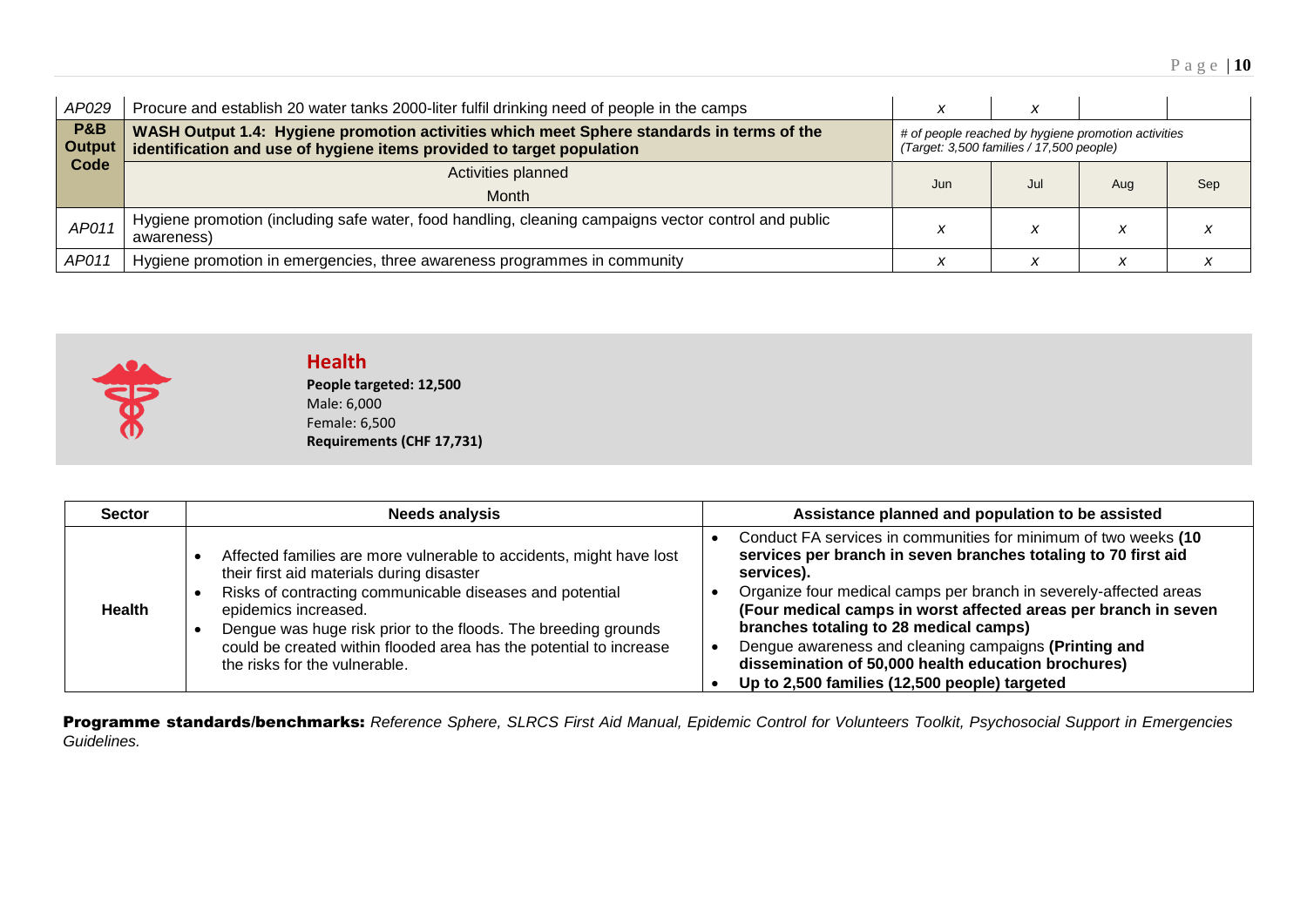| <b>P&amp;B</b><br>Output<br>Code | Health Outcome 1: The immediate risks to the health of affected populations are reduced                 | people) | # of targeted people reached have their immediate risks<br>to health reduced (Target: 2,500 families / 12,500                                                             |     |     |  |
|----------------------------------|---------------------------------------------------------------------------------------------------------|---------|---------------------------------------------------------------------------------------------------------------------------------------------------------------------------|-----|-----|--|
|                                  | Health Output 1.2: Target population is provided with rapid medical management of injuries and diseases |         | # of people reached by first aid services<br># of people reached by medical camps<br># of people reached by dengue awareness activities<br># of IEC materials distributed |     |     |  |
|                                  | Activities planned<br>Month                                                                             | Jun     | Jul                                                                                                                                                                       | Aug | Sep |  |
| AP022                            | Mobilize volunteers to conduct FA services                                                              | X       |                                                                                                                                                                           |     |     |  |
| AP022                            | Organize medical camps in severely-affected areas                                                       | X       |                                                                                                                                                                           |     |     |  |
| AP022                            | Dengue awareness activities                                                                             | X       | x                                                                                                                                                                         | X   |     |  |
| AP022                            | Printing and dissemination of 50,000 health education brochures for affected people and school children | X       | X                                                                                                                                                                         | X   | x   |  |

# **Strategies for Implementation**

**Requirements (CHF 19,134)**

| P&B<br><b>Output</b><br>Code | S1.1: National Society capacity building and organizational development objectives are facilitated to<br>ensure that National Societies have the necessary legal, ethical and financial foundations, systems and<br>structures, competences and capacities to plan and perform. | # of SLRCS branches that are well functioning                        |     |     |     |
|------------------------------|---------------------------------------------------------------------------------------------------------------------------------------------------------------------------------------------------------------------------------------------------------------------------------|----------------------------------------------------------------------|-----|-----|-----|
|                              | Output S1.1.4: National Societies have effective and motivated volunteers who are protected                                                                                                                                                                                     | # of volunteers insured<br># of volunteers involved in the operation |     |     |     |
|                              | Activities planned                                                                                                                                                                                                                                                              | Jun                                                                  | Jul | Aug | Sep |
|                              | Month                                                                                                                                                                                                                                                                           |                                                                      |     |     |     |
| AP042                        | Ensure that volunteers are insured                                                                                                                                                                                                                                              | $\boldsymbol{x}$                                                     |     |     |     |
| AP042                        | Provide complete briefings on volunteers' roles and the risks they face                                                                                                                                                                                                         | X                                                                    |     |     |     |
| AP042                        | Ensure volunteers are aware of their rights and responsibilities                                                                                                                                                                                                                | X                                                                    | X   | X   | X   |
| AP042                        | Ensure volunteers' safety and wellbeing by providing protection gear (Rubber boots, Gloves, Rain Coats)                                                                                                                                                                         | X                                                                    | X   | X   | X   |
| AP042                        | Ensure volunteers are properly trained                                                                                                                                                                                                                                          | X                                                                    | x   | X   | X   |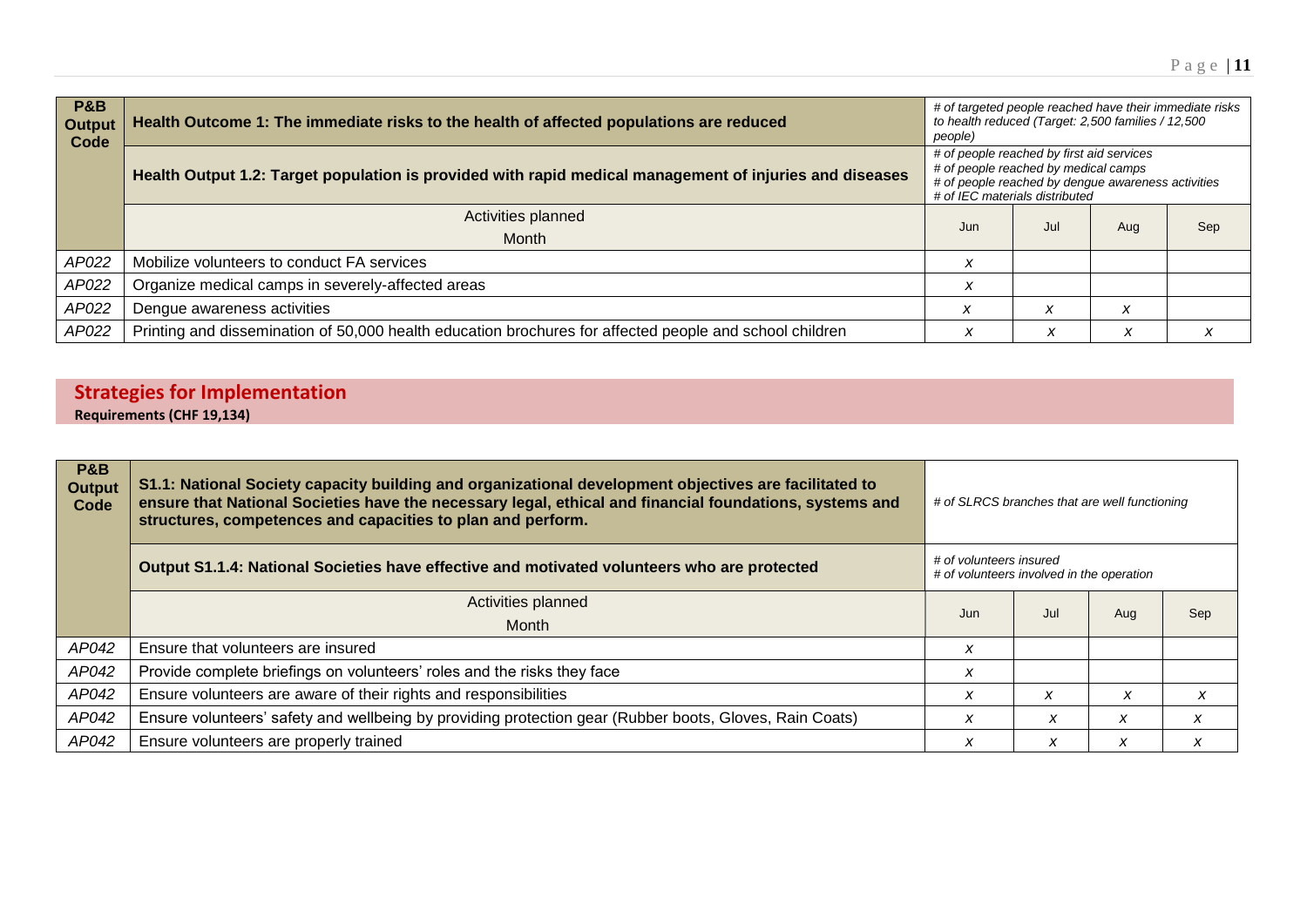| e | - 1<br>· ∎2 |
|---|-------------|
|   |             |

| <b>P&amp;B</b> | Outcome S2.1: Effective and coordinated international disaster response is ensured                                                                                     | IFRC support to launch a DREF to raise financial and<br>human resources<br>Types of coordination tools and mechanisms in use<br>(Target: RDRT)<br>Ratio of people reached by the IFRC disaster<br>response operations to the people affected by these<br>emergencies (Target: minimum of 5%) |                  |                  |                  |
|----------------|------------------------------------------------------------------------------------------------------------------------------------------------------------------------|----------------------------------------------------------------------------------------------------------------------------------------------------------------------------------------------------------------------------------------------------------------------------------------------|------------------|------------------|------------------|
|                | Output S2.1.1: Effective response preparedness and NS surge capacity mechanism is maintained                                                                           | # of RDRT deployed (Target: 2)                                                                                                                                                                                                                                                               |                  |                  |                  |
|                | Activities planned<br><b>Month</b>                                                                                                                                     | Jun                                                                                                                                                                                                                                                                                          | Jul              | Aug              | Sep              |
| AP065          | IFRC CO support SLRCS with initial start-up and implementation of the operation                                                                                        | $\boldsymbol{x}$<br>$\boldsymbol{x}$<br>X<br>$\boldsymbol{x}$                                                                                                                                                                                                                                |                  |                  |                  |
| AP065          | Deployment of two RDRT for one month                                                                                                                                   | $\boldsymbol{x}$                                                                                                                                                                                                                                                                             |                  |                  |                  |
| <b>P&amp;B</b> | Output S2.1.3: NS compliance with Principles and Rules for Humanitarian Assistance is improved                                                                         | % compliance with Principles and Rules for<br>Humanitarian Assistance (Target: 100%)                                                                                                                                                                                                         |                  |                  |                  |
|                | Activities planned<br>Month                                                                                                                                            | Jun                                                                                                                                                                                                                                                                                          | Jul              | Aug              | Sep              |
| AP065          | Support SLRCS in compliance with Principles and Rules for Humanitarian Assistance (CEA-related activities)                                                             | X                                                                                                                                                                                                                                                                                            | $\boldsymbol{x}$ | X                | $\boldsymbol{x}$ |
| <b>P&amp;B</b> | Output S2.1.6: Coordinating role of the IFRC within the international humanitarian system is enhanced                                                                  | # of coordination meetings with other stakeholders<br>(Target:10)                                                                                                                                                                                                                            |                  |                  |                  |
|                | Activities planned<br>Month                                                                                                                                            | Jun                                                                                                                                                                                                                                                                                          | Jul              | Aug              | Sep              |
| AP065          | IFRC country office supports SLRCS in coordinating with other humanitarian actors on a regular basis                                                                   | $\boldsymbol{x}$                                                                                                                                                                                                                                                                             | $\boldsymbol{x}$ | $\boldsymbol{x}$ | $\boldsymbol{x}$ |
| <b>P&amp;B</b> | Outcome S2.2: The complementarity and strengths of the Movement are enhanced                                                                                           | Movement coordination is in place                                                                                                                                                                                                                                                            |                  |                  |                  |
|                | Output S2.2.1: In the context of large scale emergencies the IFRC, ICRC and NS enhance their<br>operational reach and effectiveness through new means of coordination. | Involvement in regular coordination meetings.                                                                                                                                                                                                                                                |                  |                  |                  |
|                | Activities planned<br>Month                                                                                                                                            | Jun                                                                                                                                                                                                                                                                                          | Jul              | Aug              | Sep              |
| AP065          | Movement coordination between SLRCS, IFRC and ICRC are in place when required                                                                                          | X                                                                                                                                                                                                                                                                                            | X                | $\boldsymbol{x}$ | X                |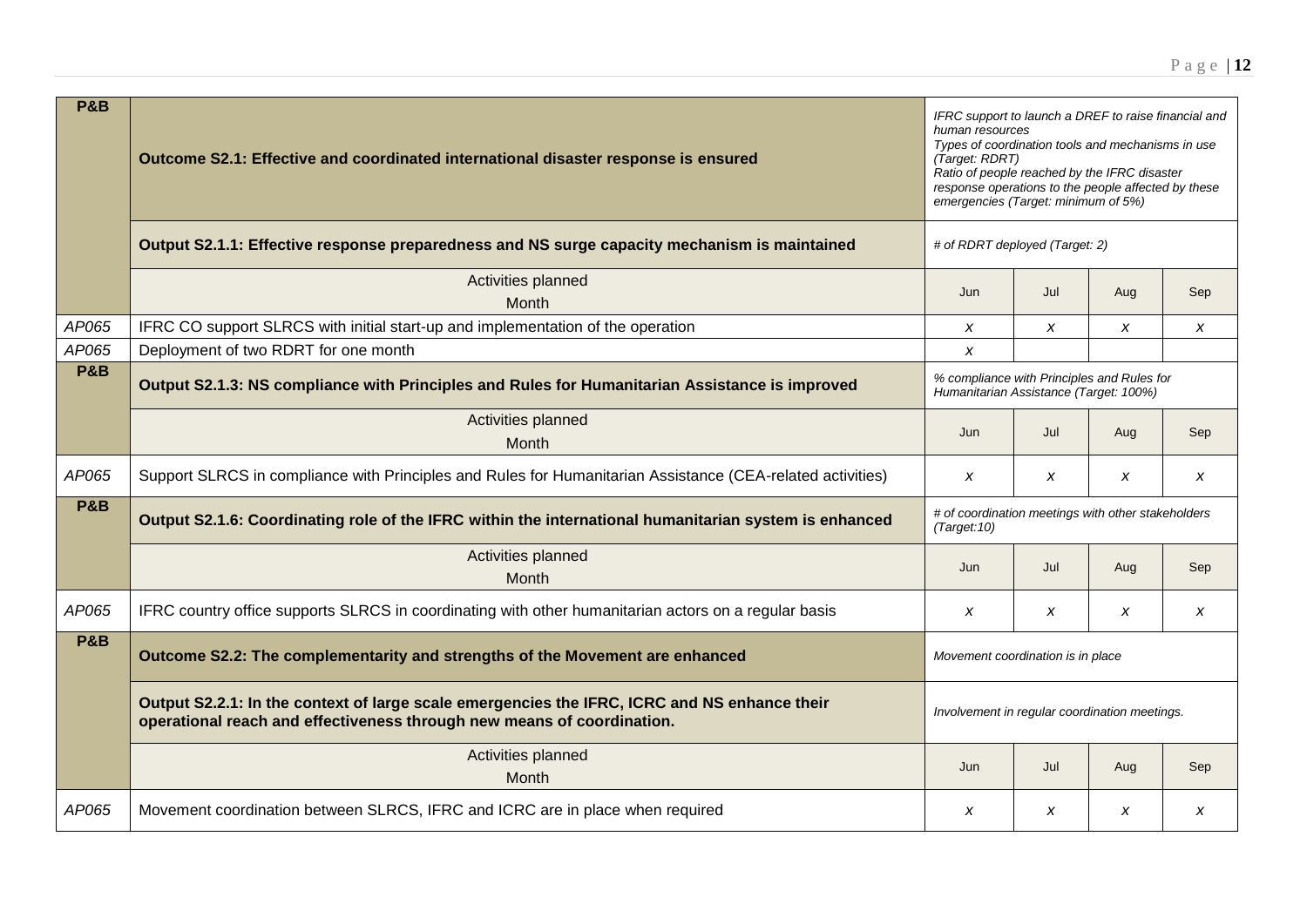| <b>P&amp;B</b> | Outcome S3.1: The IFRC secretariat, together with National Societies uses their unique position to<br>influence decisions at local, national and international levels that affect the most vulnerable.                                           | IFRC and NS are visible, trusted and effective<br>advocates on humanitarian issues.                     |                  |                  |                  |
|----------------|--------------------------------------------------------------------------------------------------------------------------------------------------------------------------------------------------------------------------------------------------|---------------------------------------------------------------------------------------------------------|------------------|------------------|------------------|
|                | Output S3.1.1: IFRC and NS are visible, trusted and effective advocates on humanitarian issues                                                                                                                                                   | # of communications materials produced (social<br>media, media articles, interviews, etc.) (Target: 10) |                  |                  |                  |
|                | Activities planned<br>Month                                                                                                                                                                                                                      | Jun                                                                                                     | Jul              | Aug              | Sep              |
| AP042          | The SLRCS communications team is ensuring that Red Cross response efforts are effectively communicated<br>amongst its key public audiences                                                                                                       | $\boldsymbol{x}$                                                                                        | X                | $\boldsymbol{x}$ | x                |
| AP042          | SLRCS staff and volunteers across the country are actively contributing to institutional communications through<br>their own social media networks.                                                                                              | X                                                                                                       | X                | X                | X                |
| AP042          | SLRCS and IFRC staff will work together to generate high quality photos, video clips, and news stories for use<br>across IFRC and SLRCS multimedia platforms.                                                                                    | $\boldsymbol{x}$<br>X<br>X<br>x                                                                         |                  |                  |                  |
| <b>P&amp;B</b> | Output S3.1.2: IFRC produces high-quality research and evaluation that informs advocacy, resource<br>mobilization and programming.                                                                                                               | # of rapid and detailed assessment teams deployed<br>at branch level                                    |                  |                  |                  |
|                | Activities planned<br>Month                                                                                                                                                                                                                      | Jun                                                                                                     | Jul              | Aug              | Sep              |
| AP002          | Mobilize SLRCS staff and volunteers to conduct assessments                                                                                                                                                                                       | X                                                                                                       |                  |                  |                  |
| AP002          | Ensure continuous monitoring of implementation by SLRCS and IFRC teams.                                                                                                                                                                          | X                                                                                                       | X                | x                | x                |
| AP002          | Conduct post-action surveys to determine the level of satisfaction among people.                                                                                                                                                                 |                                                                                                         | $\boldsymbol{x}$ | $\boldsymbol{x}$ | $\boldsymbol{x}$ |
| AP005          | Conduct lesson learned workshop                                                                                                                                                                                                                  |                                                                                                         |                  |                  | $\boldsymbol{x}$ |
| <b>P&amp;B</b> | Outcome S4.1: The IFRC enhances its effectiveness, credibility and accountability                                                                                                                                                                | Effective performance of staff supported by HR<br>procedures                                            |                  |                  |                  |
|                | Output S4.1.3: Financial resources are safeguarded; quality financial and administrative support is<br>provided contributing to efficient operations and ensuring effective use of assets; timely quality financial<br>reporting to stakeholders | 100% of financial reporting respecting the IFRC<br>procedures                                           |                  |                  |                  |
|                | Activities planned<br>Month                                                                                                                                                                                                                      | Jun                                                                                                     | Jul              | Aug              | Sep              |
| AP065          | IFRC country office's finance department supports SLRCS finance unit to comply with finance procedures and<br>reporting standards                                                                                                                | X                                                                                                       | x                | x                | x                |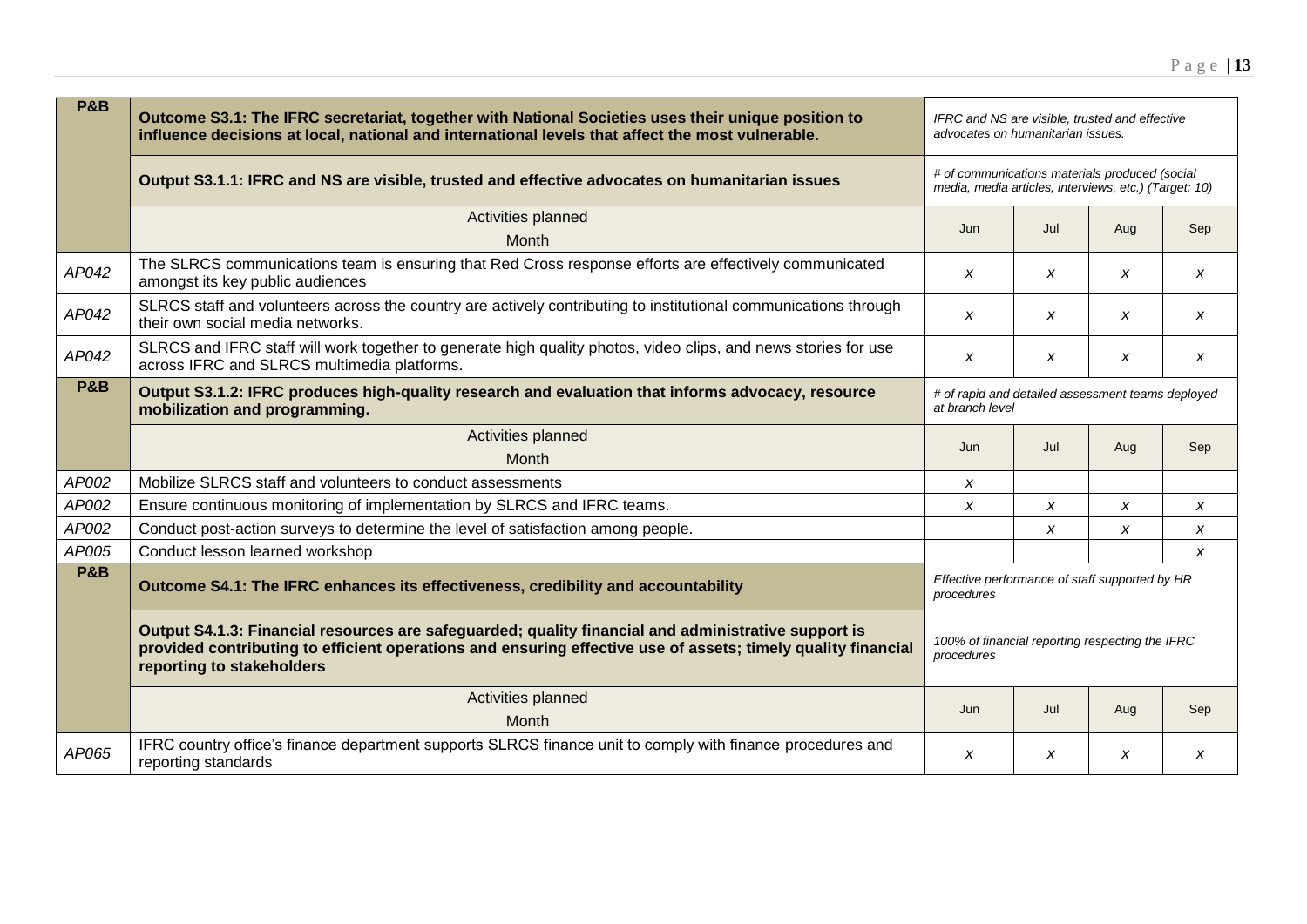# <span id="page-13-0"></span>Budget

| <b>DREF OPERATION</b>                                | 29/05/2018             |  |  |
|------------------------------------------------------|------------------------|--|--|
| MDRLK008<br>Sri Lanka: Floods                        |                        |  |  |
|                                                      | <b>DREF Budget CHF</b> |  |  |
| <b>Budget Group</b>                                  |                        |  |  |
|                                                      |                        |  |  |
| Water, Sanitation & Hygiene                          | 61,935                 |  |  |
| Medical & First Aid                                  | 9,032                  |  |  |
| <b>Teaching Materials</b>                            | 8,699                  |  |  |
| Other Supplies & Services                            | 11,468                 |  |  |
| <b>Cash Disbursments</b>                             | 180,645                |  |  |
| <b>Total RELIEF ITEMS, CONSTRUCTION AND SUPPLIES</b> | 271,779                |  |  |
|                                                      |                        |  |  |
| <b>Dsitribution &amp; Monitoring</b>                 | 3,613                  |  |  |
| Transport & Vehicle Costs                            | 14,968                 |  |  |
| <b>Logistics Services</b>                            | 3,000                  |  |  |
| <b>Total LOGISTICS, TRANSPORT AND STORAGE</b>        | 21,581                 |  |  |
|                                                      |                        |  |  |
| National Society Staff                               | 9,659                  |  |  |
| Volunteers                                           | 6,428                  |  |  |
| <b>Total PERSONNEL</b>                               | 16,087                 |  |  |
|                                                      |                        |  |  |
| Workshops & Training                                 | 3,000                  |  |  |
| <b>Total WORKSHOP &amp; TRAINING</b>                 | 3,000                  |  |  |
|                                                      |                        |  |  |
| Travel                                               | 15,890                 |  |  |
| Information & Public Relations                       | 3,000                  |  |  |
| Office Costs                                         | 1,290                  |  |  |
| Communications                                       | 997                    |  |  |
| <b>Financial Charges</b>                             | 317                    |  |  |
| <b>Other General Expenses</b>                        | 2,450                  |  |  |
| <b>Total GENERAL EXPENDITURES</b>                    | 23,945                 |  |  |
|                                                      |                        |  |  |
| Programme and Services Support Recovery              | 21,865                 |  |  |
| <b>Total INDIRECT COSTS</b>                          | 21,865                 |  |  |

**TOTAL BUDGET 358,257**